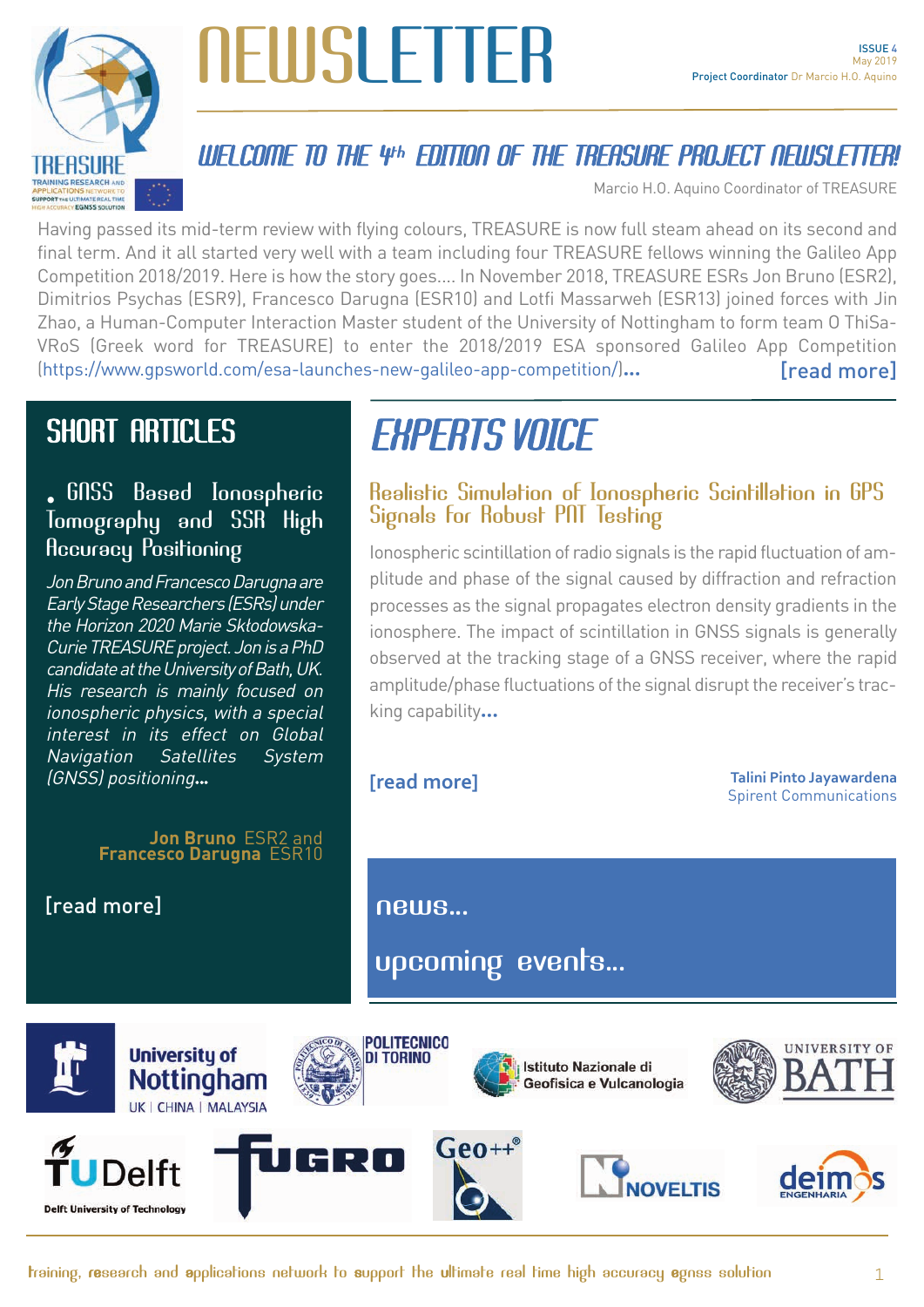<span id="page-1-0"></span>

**Marcio H.O. Aquino** University of Nottingham Nottingham Geospatial Institute

## **FROM** THE COORDINATOR

Having passed its mid-term review with flying colours, TREASURE is now full steam ahead on its second and final term. And it all started very well with a team including four TREASURE fellows winning the Galileo App Competition 2018/2019. Here is how the story goes.... In November 2018, TREASURE ESRs Jon Bruno (ESR2), Dimitrios Psychas (ESR9), Francesco Darugna (ESR10) and Lotfi Massarweh (ESR13) joined forces with Jin Zhao, a Human-Computer Interaction Master student of the University of Nottingham to form team O ThiSa-



Toulouse, 2nd TREASURE workshop.

VRoS (Greek word for TREASURE) to enter the 2018/2019 ESA sponsored Galileo App Competition [\(https://www.gpsworld.com/esa](https://www.gpsworld.com/esa-launches-new-galileo-app-competition/)[launches-new-galileo-app-compe](https://www.gpsworld.com/esa-launches-new-galileo-app-competition/)[tition/\)](https://www.gpsworld.com/esa-launches-new-galileo-app-competition/). The task was to design, develop and test a real-time satellite-based positioning smartphone application able to provide a position and time fix exploiting GNSS raw measurements. To cut a long story short, team O ThiSaVRoS de-



Toulouse, 2nd TREASURE workshop.

veloped the GADIP3 (GNSS Androidbased Dual-frequency Iono-estimated Precise Point Positioning) app, which went all the way through to the finals of the event that took place on 18 April 2019, and, amazingly, went to receive the winner's award in the whole competition! Well done to team O ThiSaVRoS!

Another milestone of the project was completed just recently with the second TREASURE workshop, "A response to user needs in PPP and RTK", which took place 21-22 May 2019 in Toulouse, France. The workshop was locally organised by TREASURE partners Noveltis SAS and aimed primarily to allow the TREASURE fellows to expose their latest research outcomes and gather feedback from within and outside the project's network. In addition to the presentations by all TREASURE fellows, a number of relevant invited speakers internal and external to the TREASURE consortium kindly provided insight on different aspects of the project, covering the technical and the business sides of real time high accuracy GNSS positioning and applications. In particular we had the pleasure to host talks by Joanna Rupiewicz (ESSP SAS) on the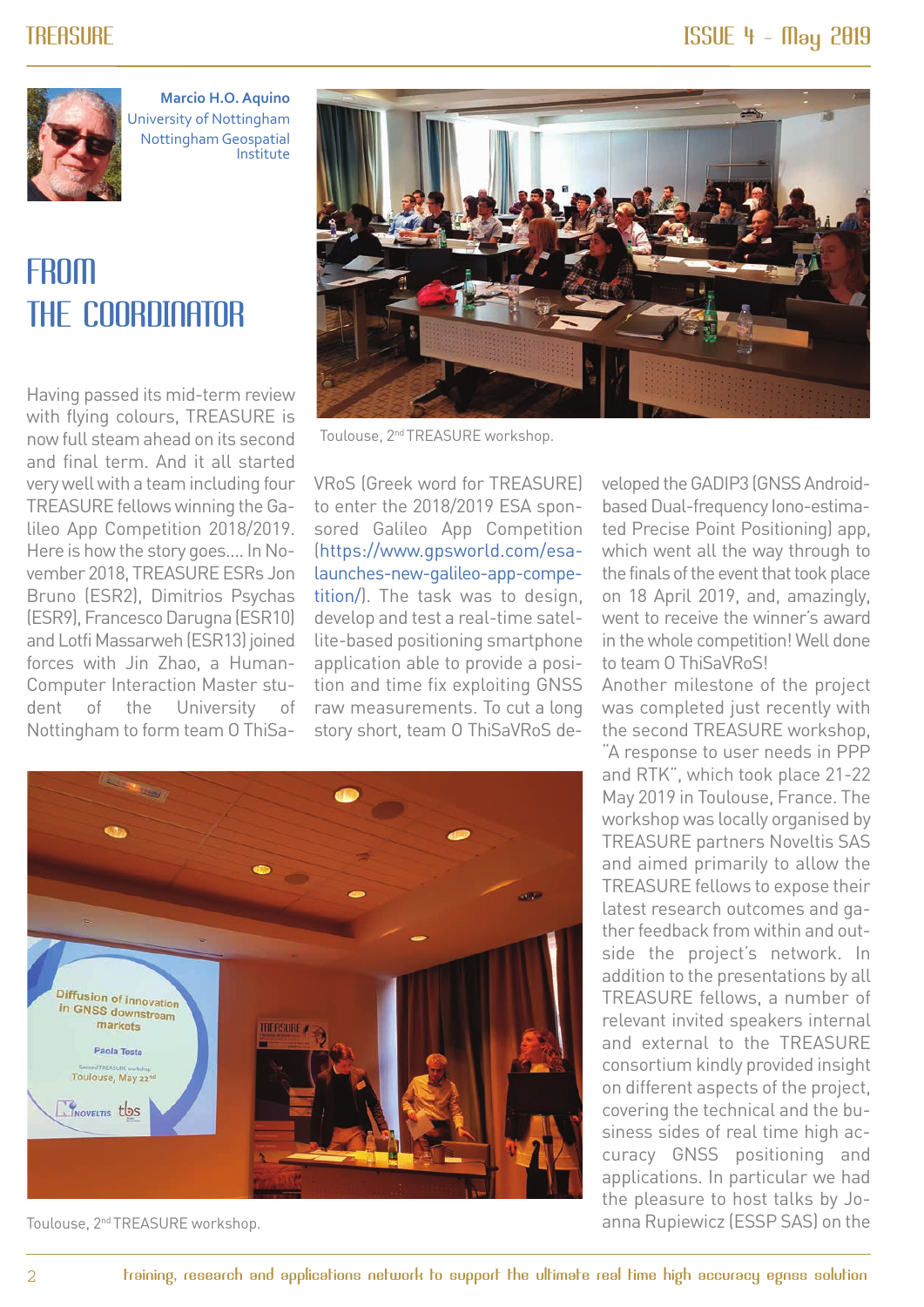"TechTIDE project: how technology can support space weather applications", Flavien Mercier (CNES) on "LEO satellite GPS-derived orbits with integer ambiguity fixing in zero difference mode", François Fund (GEOFLEX) on "Industrial perspective on PPP services", Paul Bhatia (UNOTT/GRACE) on "Business and IP issues in the context of the TREASURE project", Michal Babacek (GSA) on "Market and business aspects of precision agriculture" and Victor dos Santos (Toulouse Business School) on "Emergence of high technology markets: the case of space business ". The attendance to the workshop was excellent, with a total of 45 enthusiastic participants, who made the discussions and networking all the more relevant with their diverse background, ranging from professional GNSS positioning to business, applications and marketing. We also for the first time offered a number of bursaries to students and researchers external to TREA-SURE, based on a selection made by a committee set up by the project, with the decision supported by the assessment of the applicants' one page CV and their one page personal letter explaining why they wanted to participate and what benefits they expected from the workshop. Through this process we were lucky to have the participation of three young scientists from Wuhan University (China), University of Burdwan (India) and University of Bath (UK). More importantly, from the coordinator's perspective, the workshop demonstrated clearly that all TREASURE fellows are at the

top of their game on their research! Our next open event will be the third TREASURE school to be held in Torino, Italy, early in November 2019. Keep an eye on the project website for the latest information about this event, titled "State of the art EGNSS high accuracy positioning: what can Galileo bring to the table?", and which will focus on the forthcoming Galileo FOC and its potential impact on high accuracy GNSS positioning. I hope you enjoy the articles of our May 2019 newsletter!



Toulouse, 2nd TREASURE workshop.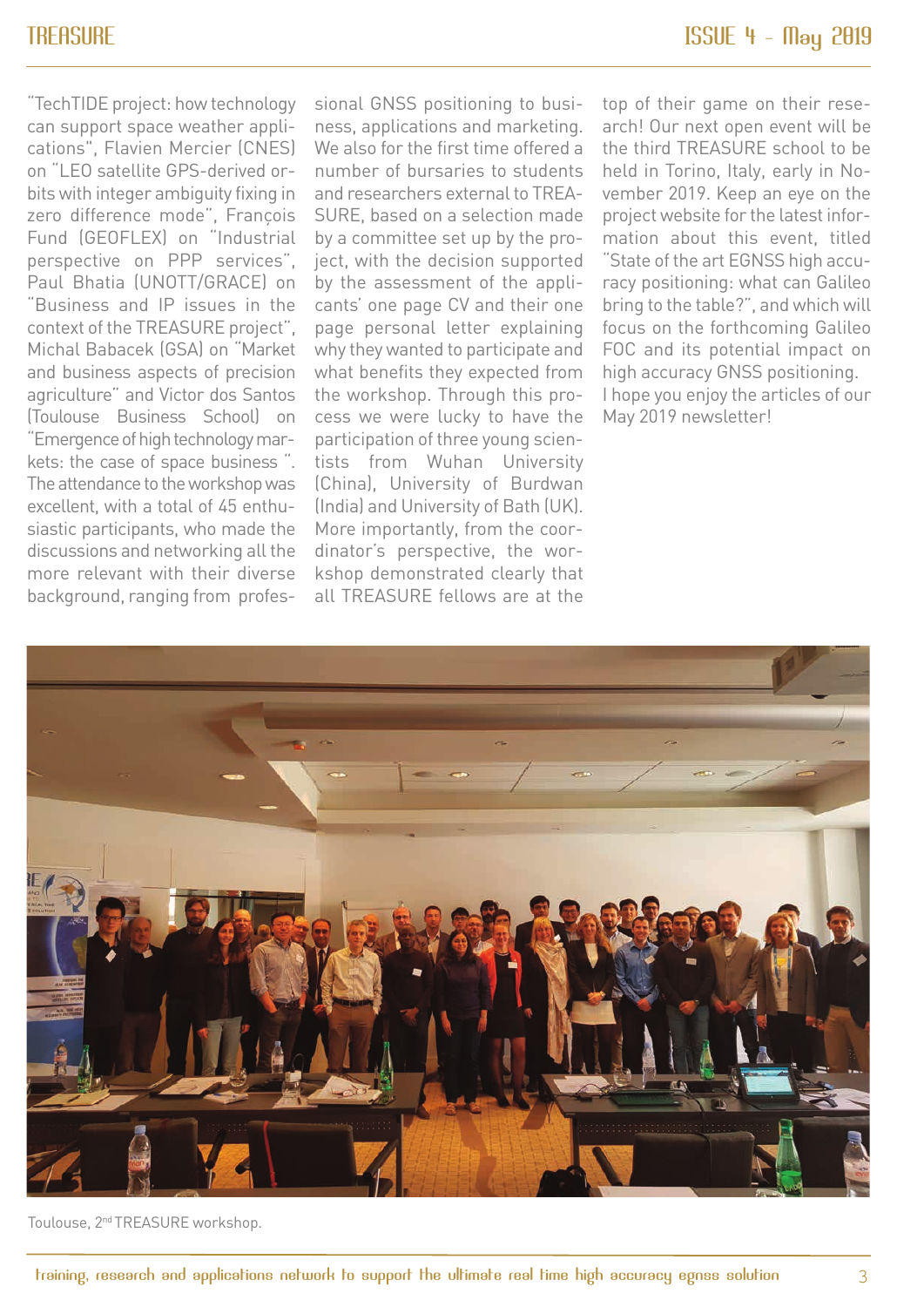## <span id="page-3-0"></span>SHORT ARTICLES

### GNSS Based Ionospheric Tomography and SSR High Accuracy Positioning

Jon Bruno and Francesco Darugna are Early Stage Researchers (ESRs) under the Horizon 2020 Marie Skłodowska-Curie TREA-SURE project. Jon is a PhD candidate at the University of Bath, UK. His research is mainly focused on ionospheric physics, with a special interest in its effect on Global Navigation Satellites System (GNSS) positioning. Within TREASURE, he is part of the Work Package 1, responsible for providing accurate and real-time ionospheric corrections for precise positioning. Francesco currently works at Geo++ GmbH and is a Ph.D. candidate at the Leibniz University of Hannover, Germany. His current research mainly focuses on state space modelling of atmospheric influences and the impact on high accuracy Global Navigation Satellites System (GNSS) positioning.

#### • Multi-constellation ionospheric tomography

With the recent addition of Galileo. four fully operational GNSS are now available, increasing the number of navigation satellites orbiting

around the globe to more than 70 and providing a global network of multi-GNSS receivers available for the scientific community. This has shown great improvements for different solutions, such as Positioning, Navigation and Timing (PNT) applications and Earth monitoring techniques. Many GNSS precise positioning algorithms, such as Precise Point Positioning (PPP), rely on precise ionospheric corrections, the main error source in GNSS because it introduces a distortion when the signal travels through it. The ionosphere is mainly created by the interaction between the Sun's electromagnetic emissions and the Earth's atmosphere. It changes both spatially and temporally and is influenced by changes in solar emissions, atmospheric dynamics and the interplanetary and geomagnetic fields. Free electrons within the ionosphere affect electromagnetic waves by refraction, and the effect varies with the frequency of the wave. This property makes dualfrequency GNSS signals ideal for ionospheric sensing. Using a GNSS receiver network recording observations of phase and time delay of each signal, the Total Electron Content (TEC) along each satellite-receiver ray path can be derived and used to investigate ionospheric properties. The imaging technique called Computerised Ionospheric Tomography (CIT) uses these TEC

measurements from satellite to receiver, obtained from GNSS dual frequency observations, to create three-dimensional electron density images. TEC measurements are susceptible to different error sources, such as satellite and receiver biases, so the use of them in tomographic imaging requires some process of calibration. One of the key issues of GPS ionospheric tomography is the lack of data due to poor satellite and receiver coverage over the area under study. With the addition of GLONASS and Galileo satellite constellations into the ionospheric imaging algorithm, this problem is reduced, as shown in Figure 1. The inversion algorithm known as the Multi-Instrument Data Analysis System (MIDAS), property of the University of Bath, is used within TREASURE to create ionospheric electron density maps to aid GNSS positioning. These 3 dimensional images represent the ionospheric electron density, which allows obtaining accurate satellite-to-receiver delays with the main goal of correcting the errors the ionosphere introduces in the GNSS observations.

The expertise gained during these years within TREASURE, combined with his previous software engineering experience, gave Jon the opportunity to participate in the ESA Galileo App competition 2018/2019.



Figure 1. GPS-only vs GPS-GLONASS-Galileo ionospheric maps.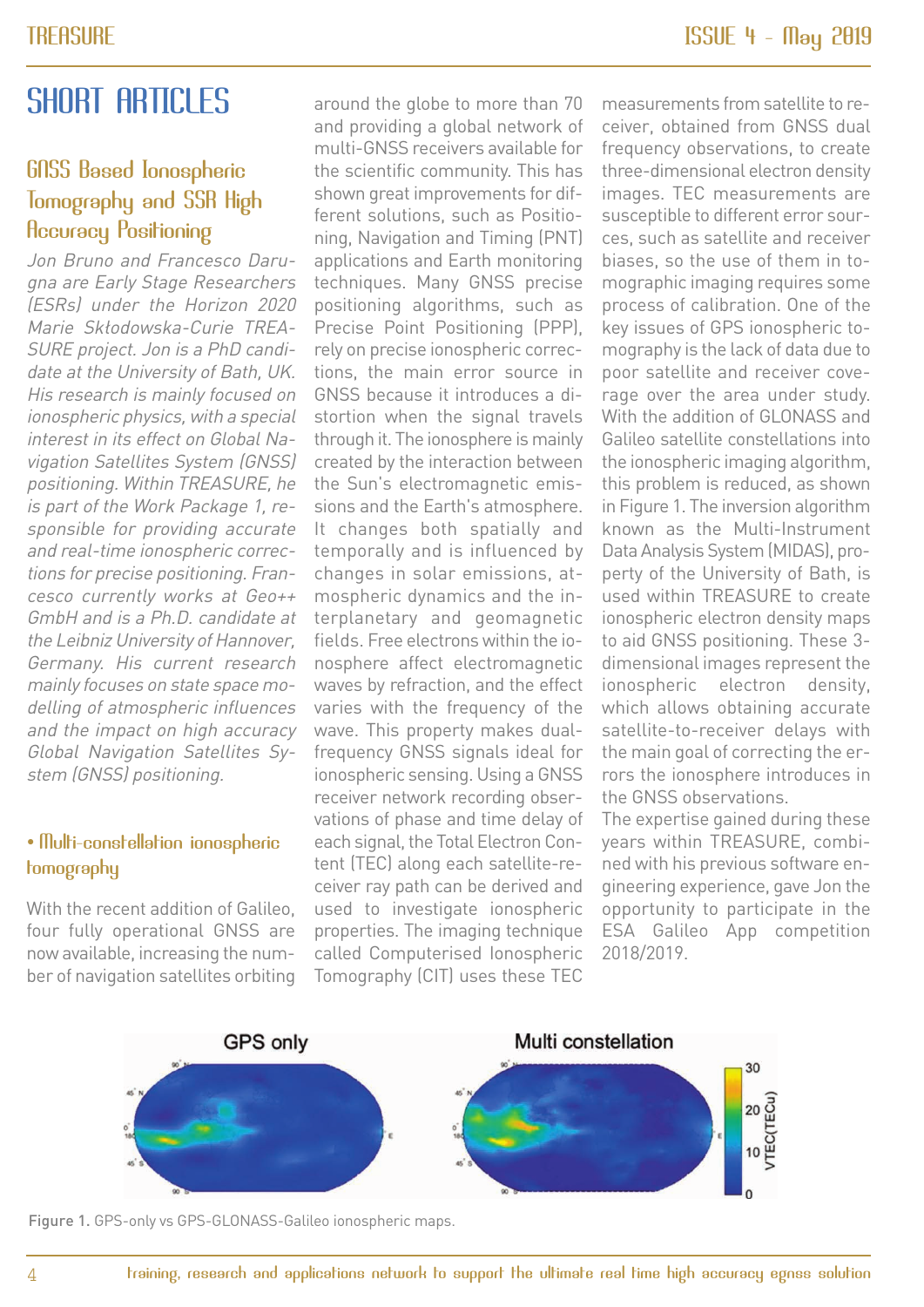#### • State space modelling of atmospheric influences on GNSS measurements and the impact on high accuracy positioning

Recently, the demand for satellite-based positioning solutions has become increasingly significant for many applications: from agriculture to automotive industry. GNSS observations, e.g. pseudorange and carrier-phase, are used to compute user positions. Whilst both observations are affected by different error sources, e.g. the passage through the atmosphere, only the carrierphase has an ambiguous nature. The resolution of this ambiguity is a key factor to reach fast and high precise GNSS-based positioning. Real-Time Kinematic (RTK) is a carrier-phase differential technique used to compute real-time cm-level user positions by considering a close reference station and reliably solving the phase ambiguities. However, this technique is strongly influenced by distance-dependent errors, like atmospheric effects. In recent years, many reference station networks have been set up, enabling GNSS services that can provide a state vector of corrections to the user to perform precise point positioning (PPP). The state of each error component can be estimated in real-time using GNSS observations from the network. Among others, distance-dependent GNSS effects are computed and the user, receiving the complete state information, is capable to do ambiguity resolution achieving RTK accuracy level and enabling so-called PPP-RTK. So far, the GNSS corrections are sent to the user as described by the worldwide accepted RTCM standards. In order to provide the corrections, the error states are represented in a mathematical and consistent way, i.e. the so-called State Space Representation (SSR). Atmospheric parameters computed by a reference network need to be interpolated for the user location. The quality of this interpolation is investigated along with the propagation of the errors from the state modelling at the network level to the user application in terms of ambiguity resolution and positioning performance.

The use of external information, e.g. numerical weather model (NWM), has been investigated to improve the interpolation, especially during severe weather events. Furthermore, the user needs to know how to apply the RTCM-SSR corrections. A demonstrator has been developed in the Python programming language, aiming to provide a useful tool for decoding RTCM-SSR messages and translating them into Observation Space Representation (OSR). The RTCM-SSR Python demonstrator provides a framework to elaborate messages for the use by other TREA-SURE modelling work packages, i.e. WP1, WP2 and WP3. Figure 2 describes the possible data flow of correction messages, which provide residual information used for an observation weighting scheme by the positioning algorithm.



Figure 2. ESR10's view of the data flow of new messages fed into the positioning algorithm. A weighting scheme based on the WP1-3 information messages can be considered.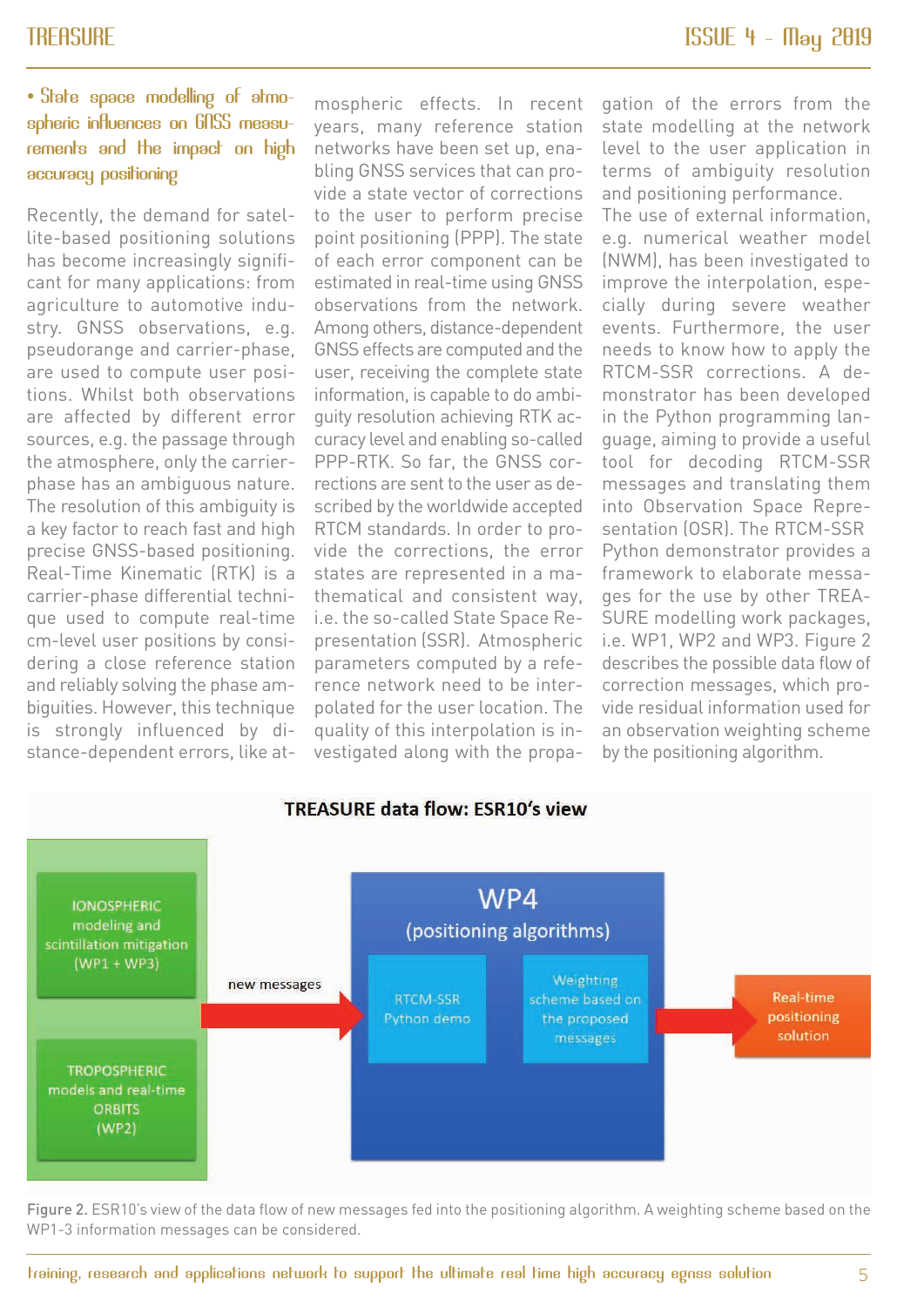In the last two years, a new specific GNSS-user application came up: the use of GNSS raw data from Android devices for precise positioning. The access to smartphone raw data allows to investigate the performance of mass-market low-cost GNSS receivers, which, however, are continuously under development. The dynamic nature and the increasing number of potential applications led to start exploiting this technical innovation within the TREASURE project. The quality of smartphone GNSS measurements has been analysed for RTK and PPP-RTK applications. GNSSbased smartphone applications are a challenging framework where the atmospheric analysis and application of SSR corrections can be further evaluated. Moreover, the interest in this topic gave Francesco the opportunity to be part of a group of TREASURE ESRs that successfully participated in the ESA Galileo App competition 2018/2019.

#### • Galileo APP Competition 2018/2019

In September 2017 Broadcom released the first GNSS dualfrequency chipset BCM47755. One year later Xiaomi employed it, making the Xiaomi Mi8 the first



Figure 3. The O ThiSaVRoS team, winner of the Galileo App Competition 2018/2019 at ESA's ESTEC technical centre in Noordwijk, the Netherlands.

world's smartphone allowing the use of GNSS raw data from a mass market receiver. In November 2018 four TREASURE ESRs decided to build a team to participate in the Galileo App Competition 2018/2019. Together with Jin Zhao, a Human-Computer Interaction master student of the University of Nottingham, Jon Bruno (ESR2), Dimitrios Psychas (ESR9), Francesco Darugna (ESR10) and Lotfi Massarweh (ESR13) formed the O ThiSaVRoS (TREASURE in Greek) team and applied to the competition. The main objective of the competition was to design, develop and test a real-time satellitebased positioning smartphone application able to provide a position and time fix by using GNSS raw measurements. The dual-frequency data was directly extracted from a Galileo-enabled chipset (BCM47755) and used in a multi GNSS scenario. Through three milestones, where the progress in the app development has been checked by the ESA Technical Advisory Team, the top five apps have been selected to attend the final. The final took place on the 18th of April 2019 at ESA's ESTEC technical centre in Noordwijk, the Netherlands, where the proposals have been evaluated by a jury consisting of representatives from ESA, GSA, the EC and Google. The app developed by the O ThiSaVRoS team is GADIP3 (GNSS Android-based Dual-frequency Ionoestimated Precise Point Positioning), the user-driven app on the edge of GNSS technology. One of the main features of this app is to provide a GNSS positioning framework for everyone, from the common user who wants to check their position on the map to the researcher who wants to have a feeling of the estimated ionospheric delay. Furthermore, the modularity concept, which it is built on, allows user-friendly and easy selection of several options, e.g. choosing the constellation and/or the frequency to use. Thanks to its features and showing the best positioning performance carried out by ESA in the test, GADIP3 was selected as the winner app of the Galileo App Competition 2018/2019. The O ThiSaVRoS team won the first prize (see Fig.3) and will, therefore, attend the SA & EC International Summer School on Global Navigation Satellite Systems in Portugal.

The Galileo App Competition has been an amazing experience, giving the opportunity to the ESRs to challenge themselves and improved their skills in GNSS raw data measurements and in working together as a team. Furthermore, it was a great opportunity to get in touch with experts in the positioning and navigation world, from both, a scientific and commercial point of view. GADIP3 will be soon available on the Google Play Store and it is continuously under testing and development.

The next release of the GADIP3 app will provide a PPP solution with the application of RTCM-SSR corrections retrieved via NTRIP, being one of the most innovative smartphone-based positioning apps.

> **Jon Bruno** ESR2 **Francesco Darugna** ESR10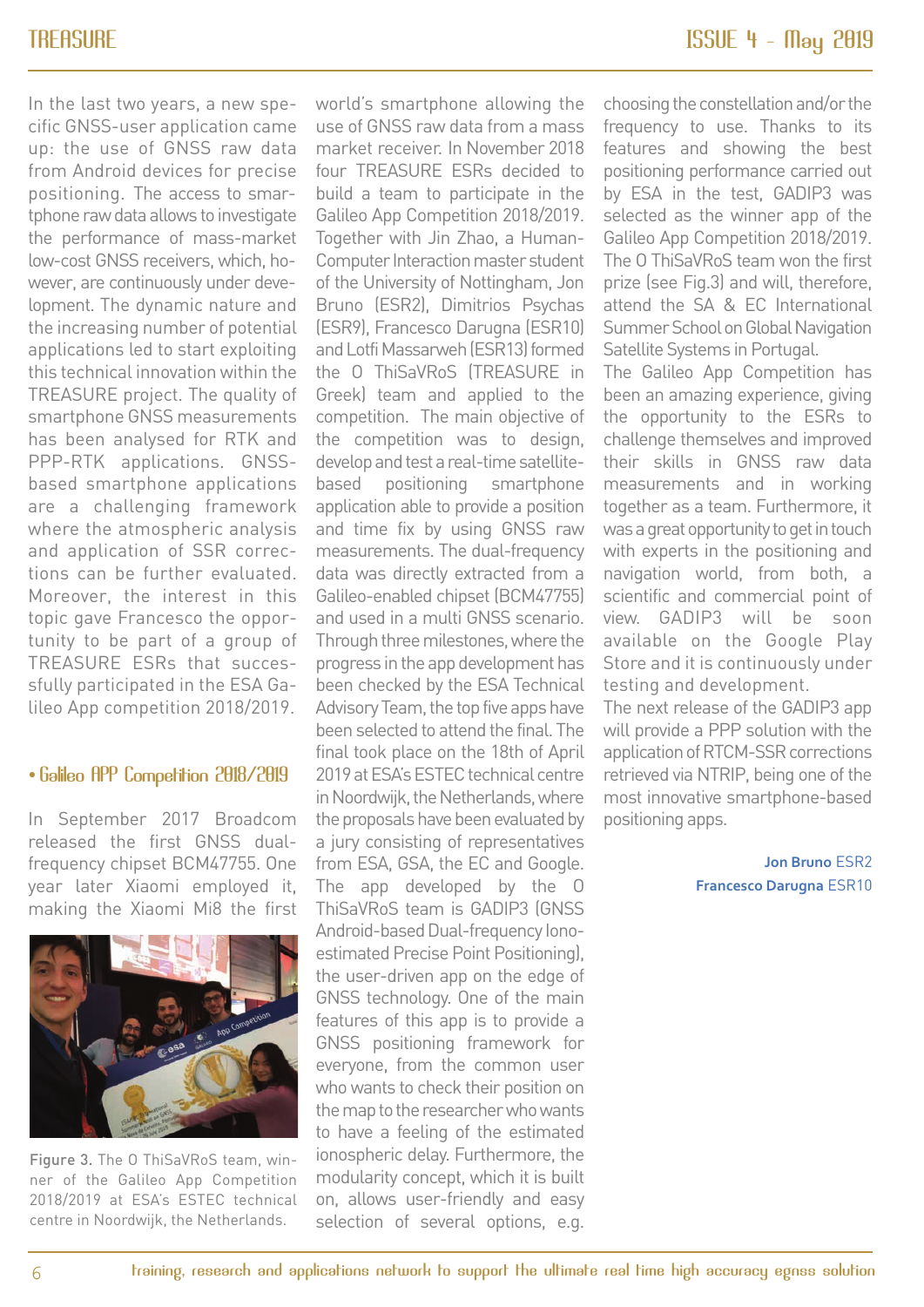## <span id="page-6-0"></span>EXPERTS VOICE

### Realistic Simulation of Ionospheric Scintillation in GPS Signals for Robust PNT Testing

Ionospheric scintillation of radio signals is the rapid fluctuation of amplitude and phase of the signal caused by diffraction and refraction processes as the signal propagates electron density gradients in the ionosphere. The impact of scintillation in GNSS signals is generally observed at the tracking stage of a GNSS receiver, where the rapid amplitude/phase fluctuations of the signal disrupt the receiver's tracking capability. This leads to a loss of signal lock, causing degraded reliability (accuracy, availability and integrity) of the position, navigation and timing (PNT) solution of the GNSS receiver. Scintillating GNSS signals are a major concern for safety critical applications such as aviation, and precise point positioning (PPP) applications, both of which require high availability, integrity and accuracy of the PNT solution. A wellknown method of measuring the strength of amplitude scintillation is by using the S4 index, which is the normalised standard deviation of the received power over a specified duration of time (usually 60 seconds). Phase scintillation is measured using  $\sigma_{\omega}$ , the standard deviation of the signal's carrier phase, φ, which is also performed over a specified time period, usually over 60 seconds. The highly dynamic nature of ionospheric scintillation, and its dependency on the satellite geometry, receiver location and time of day/year, result in a given receiver experiencing scintillation effects unique to its time and location. These properties of ionospheric scintillation mean that the combination of real scintillation signatures and empirical data are more likely to represent realistic conditions than the

traditional empirical approach on its own. The Scintillation Strength Indicator (SSI) software discussed here simulates ionospheric scintillation scenarios by combining



 $(b)$ 

Figure 1. User interface of the first stage of SSI showing the S4 and  $\sigma_{\omega}$  grids, scaling factors for scintillation intensity and solar activity, and graphics to represent the scintillation strength with LT. (a) Magnified S4 grid for clarity. Rows represent geomagnetic latitude and columns represent local time. (b) Magnified image of the models implemented in the three S4 scaling levels for high solar activity. Similar features are available for  $\sigma_{\varphi}$  as shown in the full user interface in (a).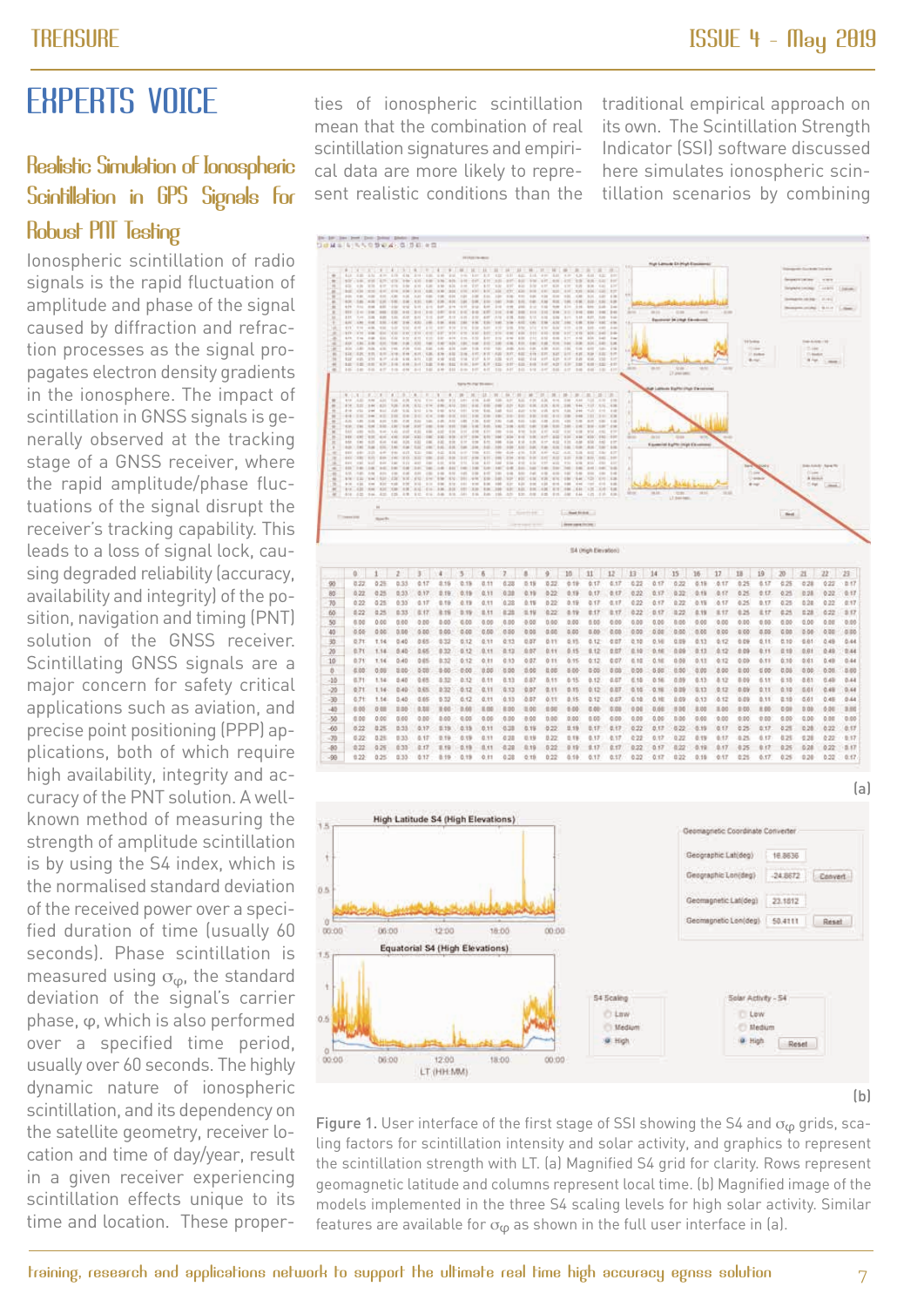empirical modelling of scintillation strengths for varying elevations with real scintillation signatures extracted from measured GPS signals. The technique can be considered in three stages. The first is the modelling of amplitude and phase scintillation strengths – S4 and  $\sigma_{\varphi}$  – for a given location. The models are developed empirically using historical GPS L1 data for high elevation satellites, collected at Cape Verde and Tromsø, Norway for the period 2004-2012. Nine models are developed for amplitude and phase scintillation separately to allow the simulation of a combination of three scintillation intensity levels (low, medium and high) at three solar activity levels (low, medium and high). The empirical models are implemented within a grid of geomagnetic latitude (vertical axis) and local time (horizontal axis) [Figure 1]. The grid has a resolution of 1° x 1 minute (geomagnetic latitude x LT) and is editable to enable the default models to be modified or to enable the upload of user-defined scintillation models.The second stage of the process is to map the latitude-LT scintillation grids to each satellite in-view of the location. The instantaneous position of a given satellite is used to identify it's Ionospheric Pierce Point (IPP) on the grid to obtain the respective scintillation strengths for each satellite. The scintillation values obtained for each signal are then scaled according to the elevation. The scaling factors are derived empirically from the distribution of scintillation strengths with elevation observed in the dataset [Figure 2a]. The variation in the scintillation strengths as the satellite moves in its orbit throughout the scenario is considered

in the software by processing the satellite and receiver position at each timestep of the simulation. The scintillation strengths experienced by each satellite throughout the scenario are then displayed graphically as guidance for the user [Figure 2b]. The final stage of synthesizing realistic scintillation events is the application of real, pre-recorded raw amplitude and phase scintillation profiles to the satellites-in-view during the event scenario.

The profiles are extracted from the same 50 Hz raw datasets of Cape Verde and Tromsø using established methods described in past literature: Amplitude perturbations are derived by normali-



 $(b)$ 

Figure 2. Modelling of satellite-specific scintillation strengths. (a) The nine empirical models developed for S4 based on Cape Verde and Tromso data. The vertical axis of each model is the elevation, and horizontal axis represents LT. (b) Satellitespecific scintillation for a specific scenario, based on the elevation, time of day, scintillation intensity level and solar scaling. The latter two values are from stage 1 of SSI.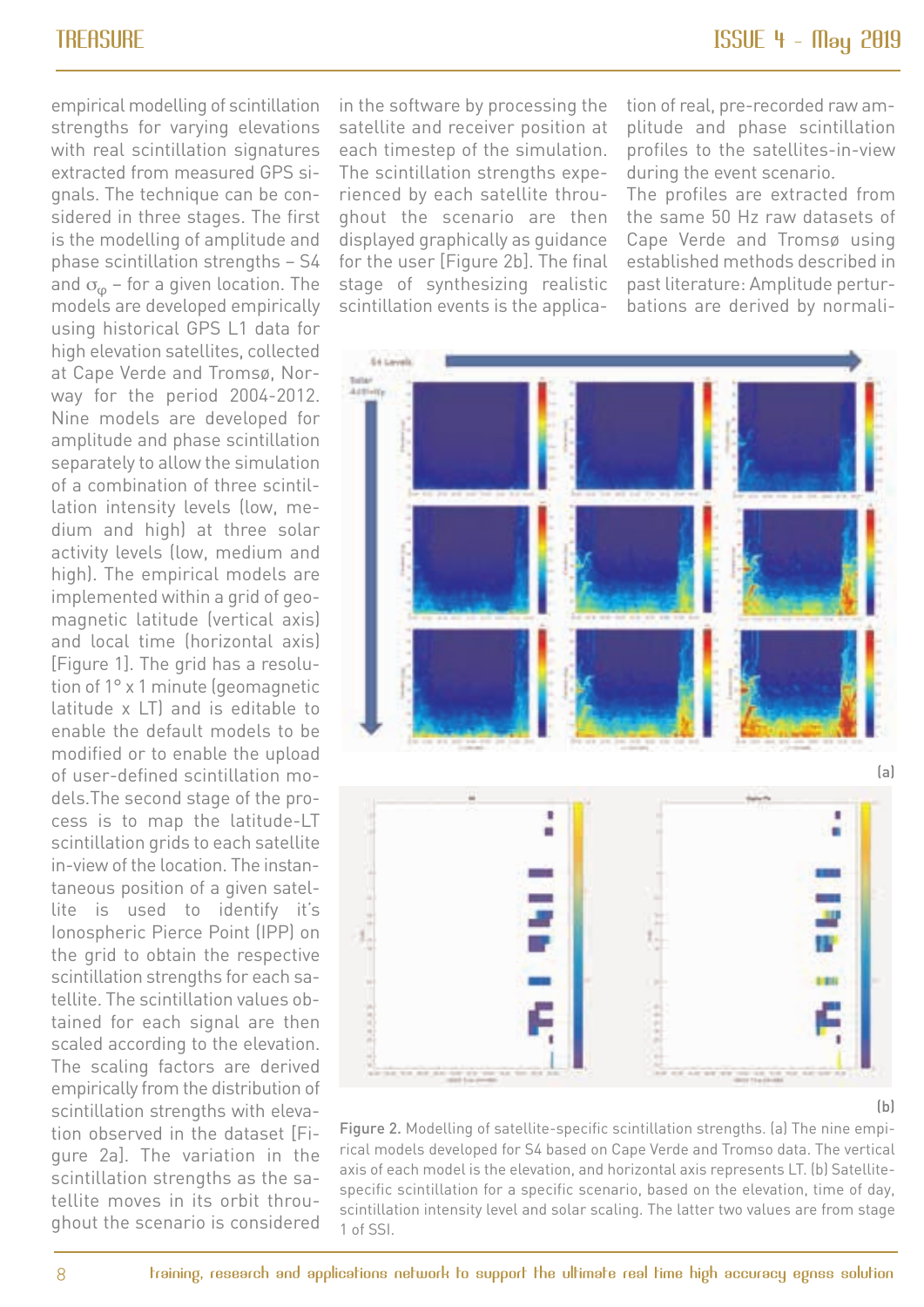zing the scintillating signal intensity to the mean received intensity; phase scintillation is extracted from the received carrier phase by de-trending the signal using a 6th order high-pass Butterworth filter. Scintillation profiles for GPS L2 and L5 signals are derived from L1 data through mathematical relationships established in literature. A range of profiles are made available to the user, which can be applied to amplitude and/or phase independently. The user is also able to select which satellites experience scintillation in the scenario that provides maximum flexibility in simulation settings. The software was validated by comparing select events from captured live-sky data with simulations of scintillation conditions that would be most representative of those events. Results show that the scintillation strength profiles of true events are well represented by the simulations, particularly in equatorial regions. Overall performance statistics show a ±0.2-unit accuracy for S4 and  $\sigma_{\rm o}$  model for >90% data, where satellite elevations are above 20 degrees; below which signals generally experience a multipath rich environment. The SSI approach to simulating ionospheric scintillation addresses many of the limitations associated with the development of a standardised test framework capable of simulating scintillation threats applicable to GPS-based systems. This technique allows the generation of realistic scintillation scenarios for any given time and location, which can then be translated into GPS RF signals through a Spirent simulator – thus enabling a flexible test framework for ionospheric threats

in GPS-based systems. Extension of this simulation capability to other Global Navigation Satellite System (GNSS) signals is planned as a future activity.

> **Talini Pinto Jayawardena** Spirent Communications

#### ACKNOWLEDGEMENTS:

The author would like to acknowledge the contributions from C. Mitchell, J. Bruno, K. Bolmgren, and A.M. Ali, B. Forte and R. Watson from the University of Bath for their contributions to this project. R. Boyles and G. Buesnel from Spirent communications are acknowledged for their support throughout the partnership that enabled this work. The author would also like to thank Innovate UK for funding the Knowledge Transfer Partnership that facilitated the project.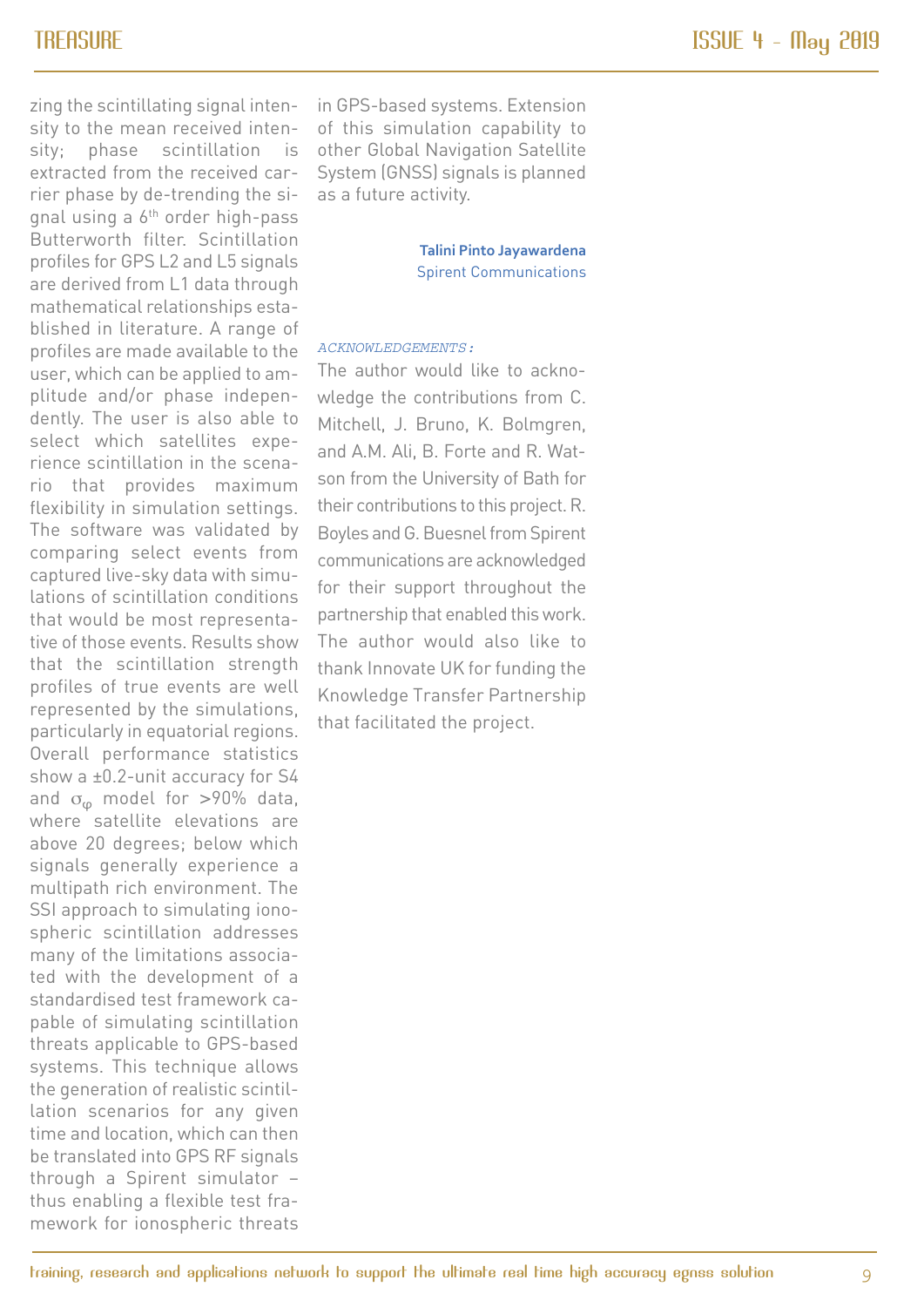#### <span id="page-9-0"></span>news

The 3rd TREASURE school will be held in Torino, Italy, 4 - 8 November 2019, with focus on the topic: "State of the art EGNSS high accuracy positioning: what can Galileo bring to the table?"

We all know for some time now that Galileo will challenge the existing satellite navigation systems, especially regarding the expectation of higher performance standards. But which features can be actually exploited in real life applications that demand real time high accuracy positioning, such as in the field of precision farming for example?

With that in mind, the program of the school will start from an extensive overview of the new features of Galileo that represent the real differentiators with respect to the other systems: the new High Accuracy Service (HAS) and the authenticated signals. But that is not all, the

school will also offer an opportunity to students to get familiarized with modern implementation of user receivers, as well as with the booming field of integrated receivers, exploiting technologies such as INS, Vision, COM signals, in addition to GNSS. The school will be delivered through lessons taught by top researchers on the different topics, and will also include hands-on and teamwork activities. In the framework of the TREASURE project, the school is locally organized by the Navigation, Signal Analysis and Simulation of Politecnico di Torino, with the support from the Politecnico Interdepartmental Center for Service Robotics – PIC4SeR, which is working on the application of automated drones for precision farming. Further information on registration will be on the website soon, so stay tuned to learn how to join us at this open to all event!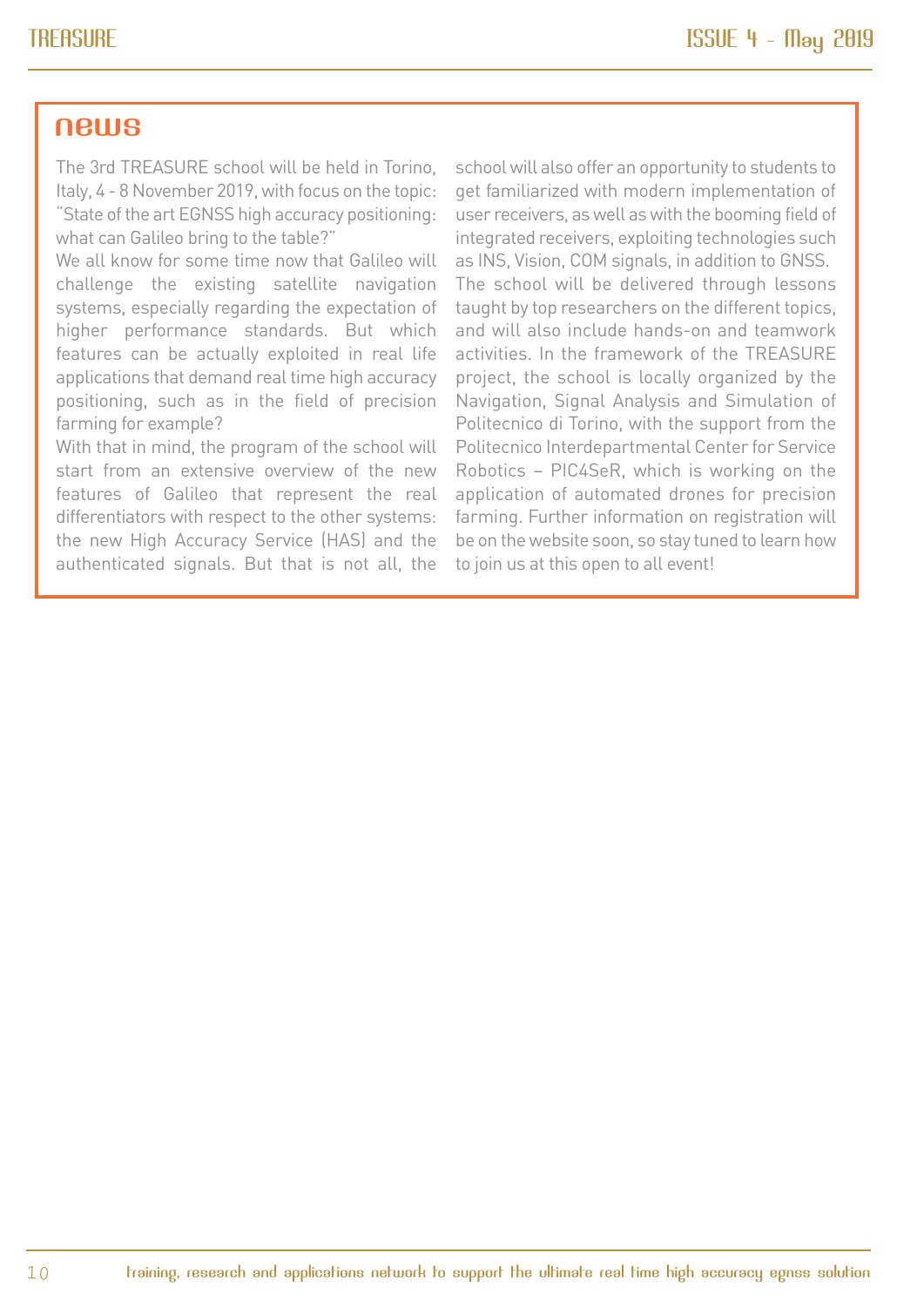### <span id="page-10-0"></span>UPCOMING EVENTS

| <b>EVENT</b>                                                                                                                    | <b>WEBSITE</b>                                                                                                           | <b>DATE</b>                | LOCATION                      |
|---------------------------------------------------------------------------------------------------------------------------------|--------------------------------------------------------------------------------------------------------------------------|----------------------------|-------------------------------|
| 9th ICL-GNSS, INTERNATIONAL<br><b>CONFERENCE ON</b><br><b>LOCALIZATION AND GNSS 2018</b>                                        | http://www.icl-gnss.org/2019/                                                                                            | 04-06 June 2019            | <b>Nuremberg, Germany</b>     |
| <b>HORIZON EUROPE WORKSHOP</b>                                                                                                  | https://www.gsa.europa.eu/newsroo<br>m/news/have-your-say-horizon-<br>europe                                             | 04 June 2019               | <b>Prague, Czech Republic</b> |
| <b>INTERNATIONAL PARIS AIR</b><br><b>SHOW</b>                                                                                   | https://www.siae.fr/en/                                                                                                  | 17-23 June 2019            | <b>Paris, France</b>          |
| 3RD SPACE, NAVIGATION AND<br><b>ROBUSTNESS WORKSHOP</b>                                                                         | http://www.navspace.org/                                                                                                 | 18 - 19 June 2019          | <b>Venice, Italy</b>          |
| <b>GNSS RAW MEASUREMENTS</b><br><b>TASKFORCE WORKSHOP</b>                                                                       | https://www.gsa.europa.eu/gnss-<br>raw-measurements-taskforce-wor-<br><b>kshop</b>                                       | <b>26 June 2019</b>        | <b>Prague, Czech Republic</b> |
| 27TH IUGG GENERAL<br><b>ASSEMBLY</b>                                                                                            | http://www.iugg.org/assemblies/                                                                                          | 08-17 July 2019            | <b>Montreal, Canada</b>       |
| <b>FESTIVAL DELLO SPAZIO</b>                                                                                                    | http://www.navspace.org/                                                                                                 | 26-28 July 2019            | <b>Busalla, Italy</b>         |
| <b>2019 INTERNATIONAL</b><br><b>CONFERENCE ON</b><br><b>NUMERICAL SIMULATION OF</b><br><b>PLASMAS</b>                           | https://www.lanl.gov/calendar/2019<br>/September/0903-cnls-<br>conference.php                                            | 03-05 September 2019       | <b>Santa Fe, New Mexico</b>   |
| <b>SCIENTIFIC AND</b><br><b>FUNDAMENTAL ASPECTS OF</b><br><b>GNSS/ GALILEO</b>                                                  | https://atpi.eventsair.com/QuickE-<br>ventWebsitePortal/19a07---7th-<br>gnss-colloquium/7th-international-<br>colloquium | 04-06 September, 2019      | <b>Zurich, Switzerland</b>    |
| <b>ION GNSS+ 2019</b>                                                                                                           | https://www.ion.org/gnss/                                                                                                | 16-20 September 2019       | <b>Miami, Florida USA</b>     |
| 7TH ANNUAL IEEE INTERNATIO-<br>NAL CONFERENCE ON WIRE-<br><b>LESS FOR SPACE AND EXTREME</b><br><b>ENVIRONMENTS (WISEE 2019)</b> | https://attend.ieee.org/wisee-2019/                                                                                      | 16-18 October 2019         | Ottawa, ON, Canada            |
| 26TH ITS WORLD CONGRESS                                                                                                         | https://itsworldcongress2019.com/                                                                                        | 21-25 October 2019         | <b>Singapore</b>              |
| <b>THIRD TREASURE SCHOOL</b>                                                                                                    | http://www.treasure-<br>gnss.eu/events-2/                                                                                | 04-08 November 2019        | <b>Turin, Italy</b>           |
| 16TH EUROPEAN SPACE<br><b>WEATHER WEEK</b>                                                                                      | http://www.stce.be/esww16/                                                                                               | <b>18-22 November 2019</b> | Liège, Belgium                |
| <b>SPACE TECH EXPO EUROPE</b>                                                                                                   | http://www.spacetechexpo.eu/                                                                                             | 19-21 November, 2019       | <b>Bremen, Germany</b>        |

training, research and applications network to support the ultimate real time high accuracy egnss solution 11